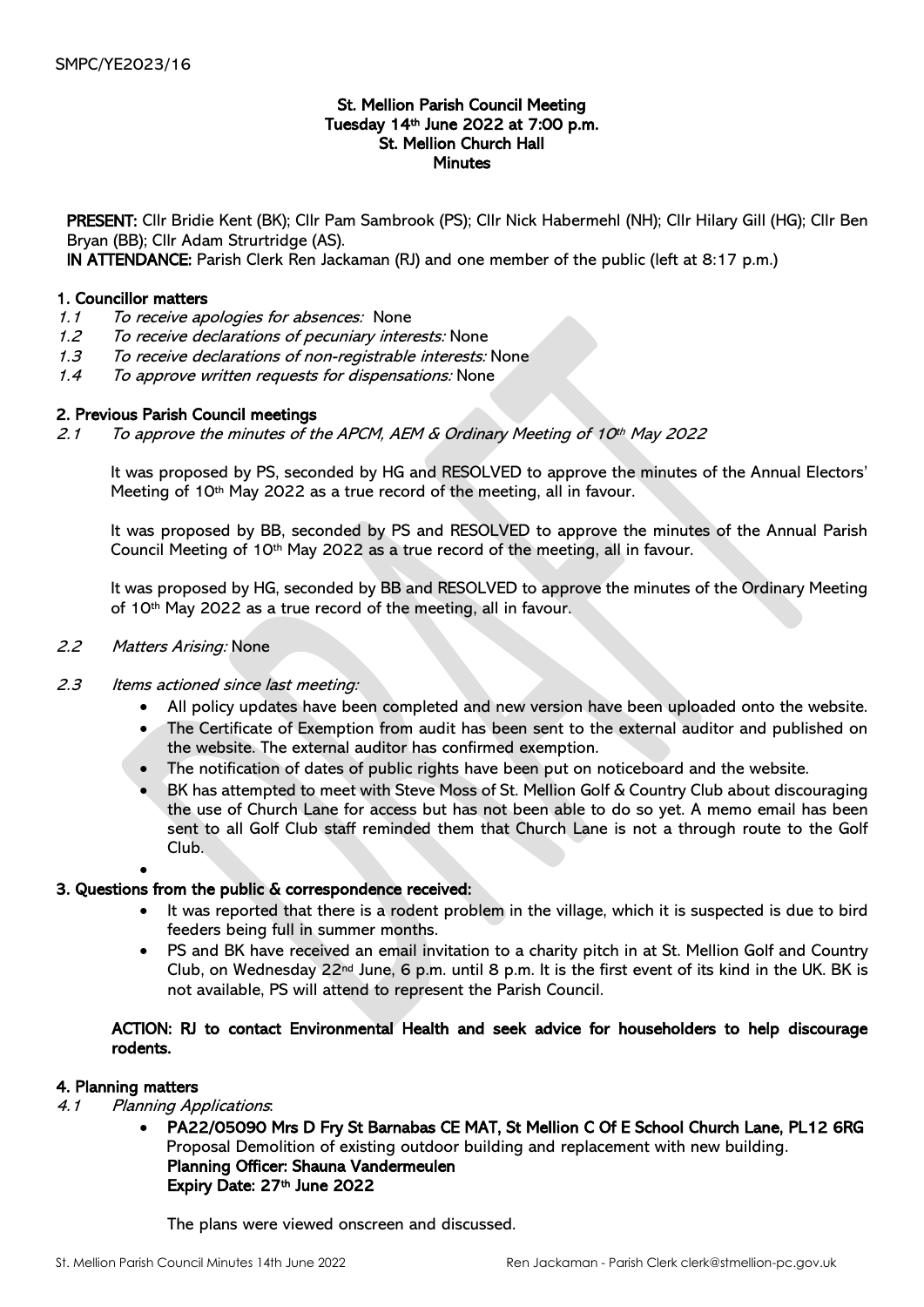The existing shed is in a state of disrepair and needs to be dismantled.

The replacement building is slightly larger than the existing equipment shed but that is in keeping with the proposed change of use to an outdoor learning hut.

The site cannot be viewed from any neighbouring properties and a new structure would be an improvement on the current appearance of the existing shed.

It was proposed by BB, seconded by BK and AGREED to support this application, all in favour.

### 4.2 Enforcement Refusals, Approvals & Appeals

- PA22/03591 Mr. D. Cox, Crocadon Farm, St Mellion, PL12 6RL Change of use of barns to cafe/event space and farm shop. Status: Awaiting Decision.
- 4.3 Other Planning Matters
	- Neighbourhood Development Plan Working Group The next meeting is being arranged in advance of the next Parish Council meeting when an update will be given.

#### 5. Highway & Transport

- 5.1 Any reported items and updates: Nothing to report.
- 5.2 Fly tipping Reported following the Litter Pick on 28th May: Asbestos in layby at edge of the Glebe and building waste at the Old Road Footpath have both been reported on the Cornwall Council system.

### 6. Council Property & Assets

6.1 Asset Checks

 The schedule of assets was examined and status of assets confirmed. He Crocadon bus shelter is becoming overgrown.

### ACTION: RJ to request the chestnut tree behind the Crocadon bus shelter be trimmed back.

#### 7. Project Updates

- 7.1 Proposed siting of northbound village bus shelter on pt9143:
	- Transfer costs covered by S106, paid on 25th May 2022
	- S106 funds will cover the purchase of pt9143 and will be used to fund all costs associated with installing the shelter.
	- Site visit on Thursday 26th May with Lee Quinney to establish design and exact location, associated works of new bus shelter. The opportunity to have a free shelter if advertising is included is not possible as the transfer deed prohibits advertising on the site.
	- There is an opportunity to have a 'growing roof' to the shelter which helps to sequester carbon.
	- The works will involve a road closure and so need to be carefully scheduled and mast works will take place overnight. This will need to be carefully managed with regard to neighbouring properties and residents.
	- CORMAC will probably undertake the works in the Autumn.
	- The design process is currently ongoing.
	- A pull in for the bus is not possible as it would require utilities in the pavement be diverted, this also means that the lighting will need to be solar.

#### ACTION: RJ to ask for an update on status of the transfer completion from Earl & Crocker.

#### 7.2 Platinum Jubilee Celebrations 2022

There was a discussion of the various Jubilee events and the feedback received, which has been overwhelmingly positive. The whole community came together to create a really successful event.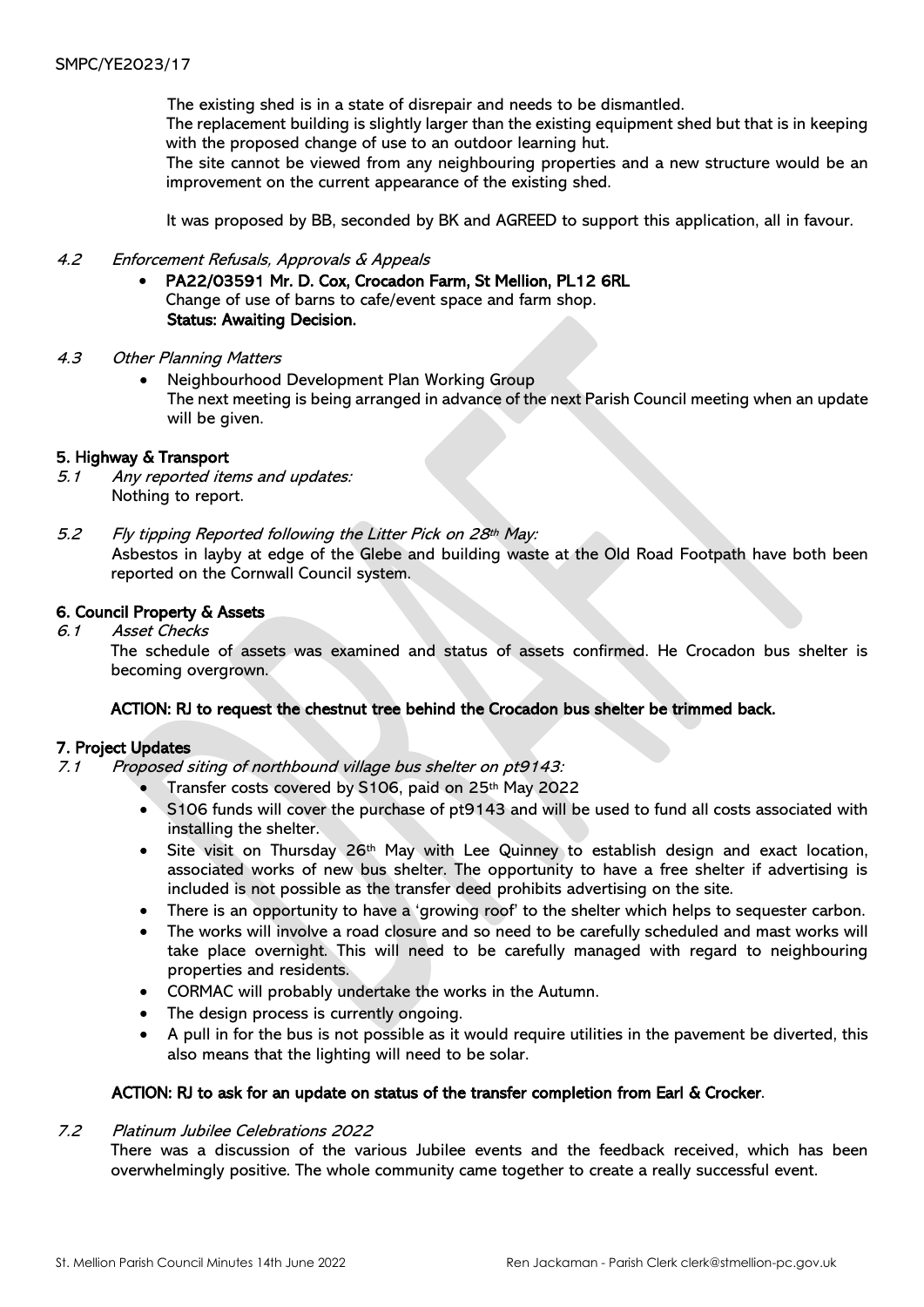It would be desirable to purchase some more Jubilee mugs as demand exceeded supply at The Big Lunch event. The charge for the mugs was accidentally made twice and RJ has asked if additional mugs could be purchased and the difference refunded.

| Costs so far:                           |           |
|-----------------------------------------|-----------|
| Printing flyers and posters             | £27.00    |
| <b>Pasties</b>                          | £330.00   |
| Mugs                                    | £306.24   |
| Mugs additional payment                 | £306.24   |
| Sundry other costs yet to be determined | c.£300.00 |
| To be purchased Tree and Planting costs | £tbc      |

There is likely to be some funds remaining from the £5K reserved funds for the Jubilee events, which could be deployed to purchase an additional Jubilee memorial item. Ideas to be delivered at the next meeting.

It was suggested that a display of photographs of the event be created and set up in the church hall or church.

It was proposed by PS, seconded by BK and AGREED to give a formal vote of thanks to Brian Hammond, Amanda Copson, Sam Ogalo, Melissa Lai-Hung and Vivienne Malsom, plus all their helpers and volunteers for their efforts, all in favour.

### 8. Parish Council Governance

Nothing to report.

#### 9. Parish Council finances

9.1 To approve monthly payment schedule for June 2022

St. Mellion Parish **Council** Payment Schedule REVENUE Account DATE: June 2022

|                                                                                                                          |                     |              |                                                         |         | Payment     |
|--------------------------------------------------------------------------------------------------------------------------|---------------------|--------------|---------------------------------------------------------|---------|-------------|
| <b>PAYEE</b>                                                                                                             | <b>Invoice Date</b> | Invoice #    | <b>Description</b>                                      | Amount  | Type        |
| R Jackaman                                                                                                               | n/a                 | n/a          | Clerk Salary and Reimburse-<br>ments                    | £540.74 | <b>BACS</b> |
| Angela Greenhough                                                                                                        | 03/6/2022           | 3633         | <b>Payroll Services</b>                                 | £11.83  | <b>BACS</b> |
| St. Mellion & Pillaton<br><b>PCC</b>                                                                                     | 01/06/2022          | SMPC/2022/Q1 | Church Hall Hire Jan-Jun 22                             | £200.00 | Cheque      |
| <b>Launceston Print</b>                                                                                                  | 31/05/2022          | 17508        | For Jubilee Flyers and Post-<br>ers                     | £27.00  | <b>BACS</b> |
| <b>NEST</b>                                                                                                              | 09/09/2022          |              | Employer + Employee con-<br>tribution to clerks pension | £40.09  | DD          |
| TOTAL                                                                                                                    |                     |              |                                                         | £819.66 |             |
| Mellion<br>Parish<br>St.<br>Council<br><b>Schedule</b><br>Payment<br><b>COMMUNITY</b><br>Ac-<br>count<br>DATE: June 2022 |                     |              |                                                         |         |             |
|                                                                                                                          |                     |              |                                                         |         | Payment     |

| <b>PAYEE</b>   | <b>Invoice Date</b> | Invoice $#$ | <b>Description</b>                                | Amount    | <b>Type</b> |  |
|----------------|---------------------|-------------|---------------------------------------------------|-----------|-------------|--|
| Earl & Crocker | 23/05/2022          | 1158-19     | Legal fees associated with<br>transfer of pt 9143 | £3.377.60 | <b>BACS</b> |  |
| <b>TOTAL</b>   |                     |             |                                                   | £3,377.60 |             |  |